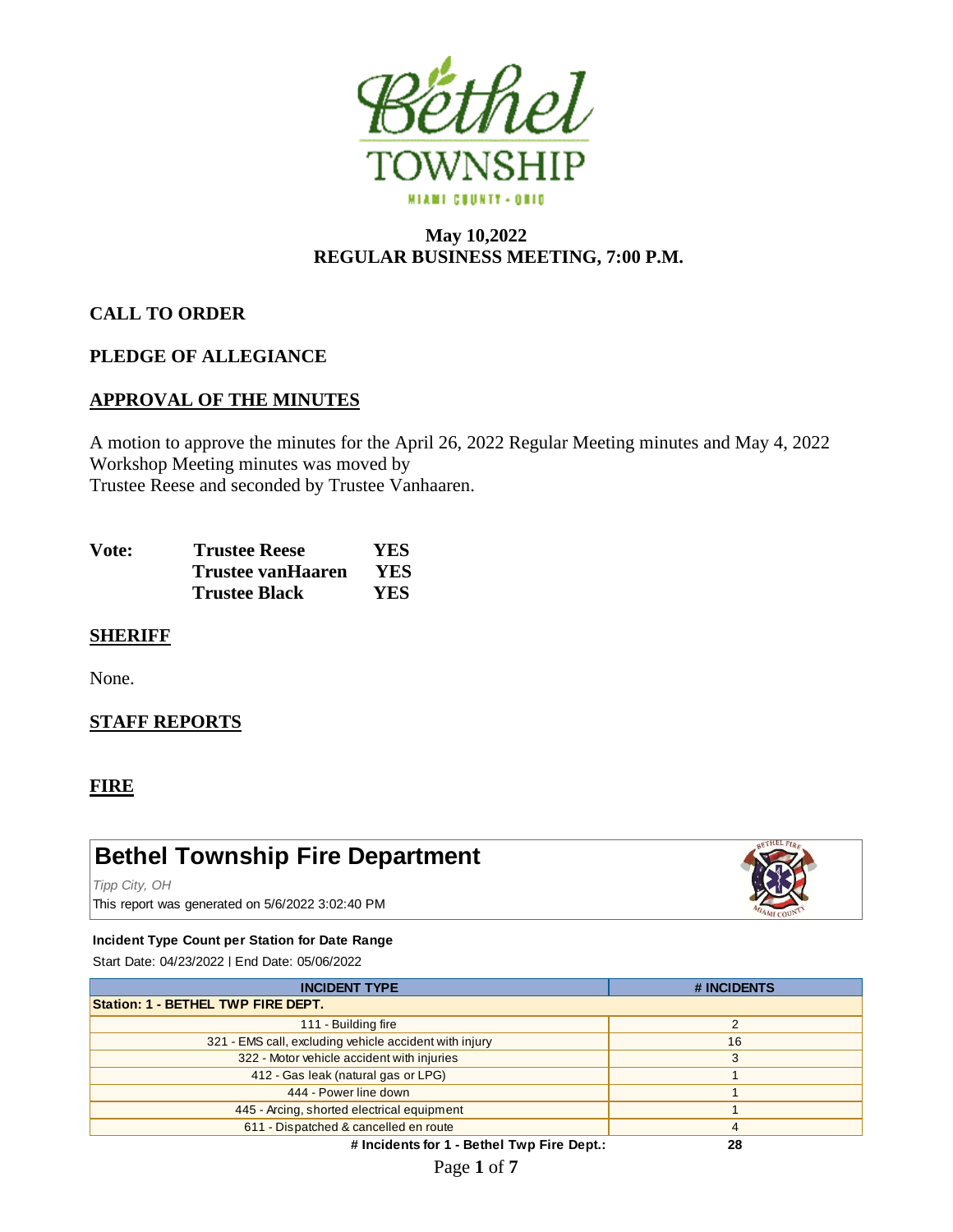# **Bethel Township Fire Department**

*Tipp City, OH*

This report was generated on 5/6/2022 3:01:20 PM



#### **Incidents per Zone per Shift for Date Range**

Start Date: 04/23/2022 | End Date: 05/06/2022



| -Platoon 2-<br>$L$ Platoon 1 $L$ | Platoon 3- | I IPlatoo I IPlatoo I - Platoon 6- |
|----------------------------------|------------|------------------------------------|
|----------------------------------|------------|------------------------------------|

| <b>SHIFT</b> | <b>ZONE</b>            | # INCIDENTS    |
|--------------|------------------------|----------------|
| Platoon 1    | <b>BETHEL CLARK</b>    | 1              |
|              | <b>Brandt Quadrant</b> | 1              |
|              | Southwest Quadrant     | 1              |
| Platoon 2    | <b>BETHEL CLARK</b>    | 1              |
|              | Northeast Quadrant     | 1              |
|              | Southeast Quadrant     | $\overline{1}$ |
|              | Southwest Quadrant     | 1              |
|              | <b>TIPP CITY</b>       | 1              |
| Platoon 3    | <b>Brandt Quadrant</b> | 4              |
|              | <b>ELIZABETH TWP</b>   | 1              |
|              | <b>HUBER HEIGHTS</b>   | 1              |
|              | <b>NEW CARLISLE</b>    | 1              |
|              | Northeast Quadrant     | 1              |
|              | Northwest Quadrant     | 1              |
|              | Southwest Quadrant     | 1              |
| Platoon 4    | <b>Brandt Quadrant</b> | 3              |
|              | Northeast Quadrant     | $\overline{2}$ |
| Platoon 5    | <b>Brandt Quadrant</b> | 1              |
|              | Northwest Quadrant     | 1              |
| Platoon 6    | <b>BETHEL CLARK</b>    | 1              |
|              | <b>Brandt Quadrant</b> | 1              |
|              | <b>HUBER HEIGHTS</b>   | $\mathbf{1}$   |
|              | <b>TOTAL:</b>          | 28             |

#### **ZONING**

**Since the last Trustee meeting, the following zoning certificate applications have been received**

| ZC-23-22 | 4547 STUDEBAKER RD | POLE BARN       |
|----------|--------------------|-----------------|
| ZC-24-22 | 4666 ROSS RD       | POLE BARN       |
| ZC-25-22 | 7095 STALEY RD     | <b>ADDITION</b> |
| ZC-26-22 | 6777 SR 571        | POLE BARN       |
|          |                    |                 |

# **Since the last Board of Zoning Appeals (BZA) meeting, the following application is in process NONE**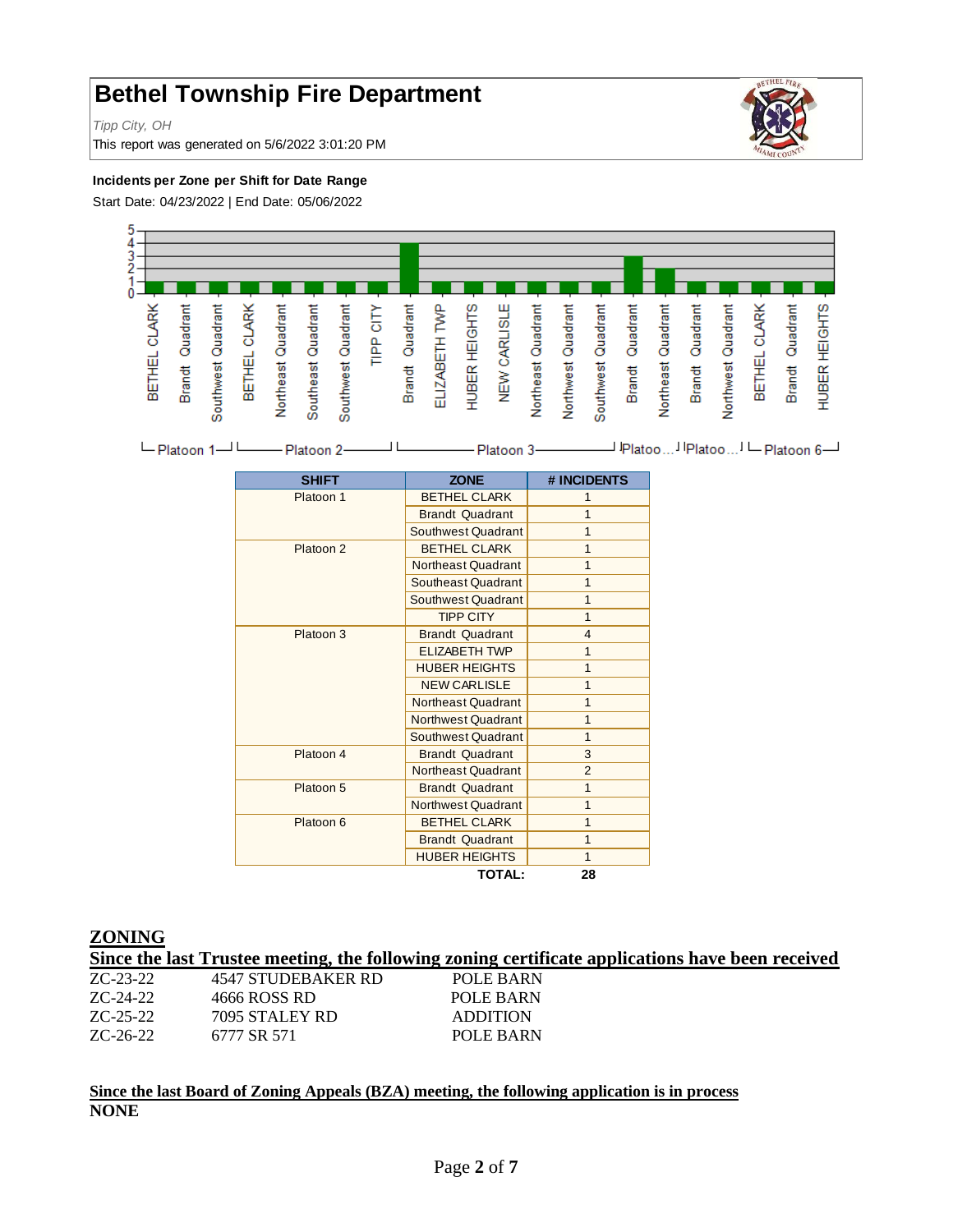#### **Since the last Zoning Commission (ZC) meeting, following zoning amendment applications are in process NONE**

#### **YEAR TO DATE (2022):**

Certificates issued in 2022: 26

Declarations received in 2022: 2

Variances requested in 2022: 5 Variances approved in 2022: 5

Conditional Use requested in 2022: 2 Conditional Use approved in 2022: 2

Zoning Amendments requested in 2022: 2 Zoning Amendments approved in 2022: 2

#### **BOARDS & COMMISSIONS**

#### **MIAMI COUNTY PLANNING COMMISSION:**

May 17, 2022, at 7:00PM

#### **BETHEL TOWNSHIP BOARD OF ZONING APPEALS (BZA):**

The BZA does not have a meeting at this time

#### **BETHEL TOWNSHIP ZONING COMMISSION (ZC)**

The Zoning Commission does not have a meeting at this time

#### **2022 ZONING ENFORCEMENT (YTD):**

|       | <b>Junk Cars</b> | <b>High Grass</b> | Construction | <b>Health Referrals</b> | Other | Cleared |
|-------|------------------|-------------------|--------------|-------------------------|-------|---------|
|       |                  |                   | Related      |                         |       |         |
| Month |                  |                   |              |                         |       |         |
| YTD   |                  |                   |              |                         |       |         |

Total: 1 Total Cleared: 0

#### **ADMINISTRATORS REPORT**

There is one Resolution on the agenda this evening.

This Resolution is for approval to continue with Anthem for the Health Insurance for full time Employees, Fiscal Officer, and Trustees of Bethel Township.

#### **TRUSTEE REPORTS**

## **Trustee vanHaaren**: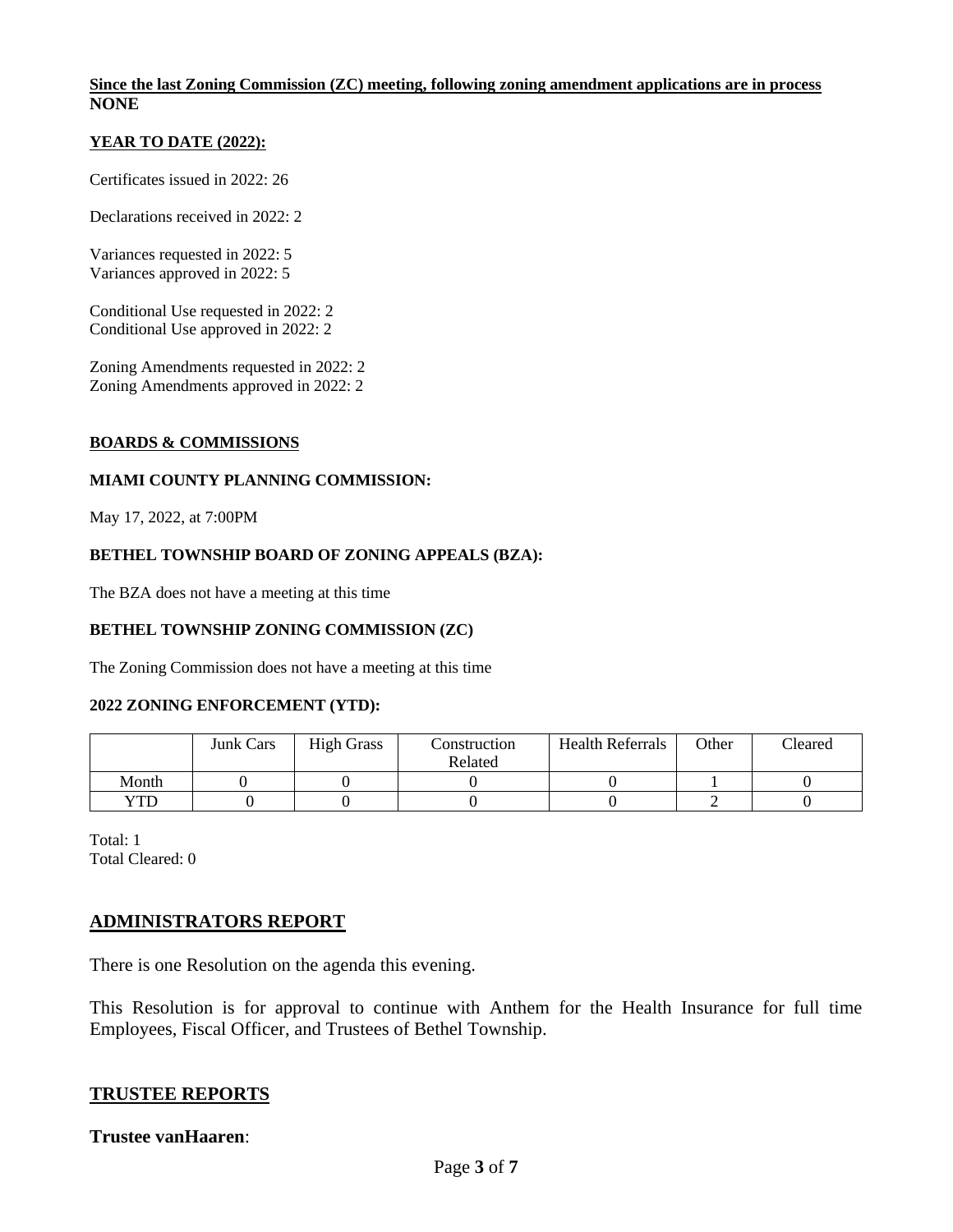Attended the Huber Heights City Council Meeting. There was nothing about our Annexation. They did turn down two developments.

The post cards for the Large Landowner's meeting sent to the Printer.

# **Trustee Reese**:

Attended the New Carlisle Council meeting on May 2. Spoke with City Manager Randy Bridge after the meeting and he said money from income tax is a major motivation for the City. They are having a planning meeting on May  $17<sup>th</sup>$  and the DDC the developer will be attending. Attended the Bethel Local School Board Meeting they did receive the TIF notice.

# **Trustee Black:**

Talked to a Solar company to gain more information on Solar Farms and how they can help the land owner and the Township, they are supposed to get back with him.

# **PUBLIC COMMENTS FOR ITEMS ON THE AGENDA**

Jeff Morfield gave a copy of the letter to the Trustees that he sent to DDC, the developer for the property being annexed. He also spoke to the Ohio Department of Natural Resources, they will send him a letter about the wetlands on the property in question.

# **ACTION ITEMS**

# **RESOLUTION #22-05-040**

### **A RESOLUTION RENEWING THE CONTRACT WITH ANTHEM BLUE CROSS BLUE SHIELD FOR HEALTH FOR TOWNSHIP OFFICIALS AND FULL TIME EMPLOYEES, UNDER THE AUTHORITY OF SECTION 505.60 OF THE OHIO REVISED CODE AND AUTHORIZING THE TOWNSHIP ADMINISTRATOR TO EXECUTE SAID CONTRACT ON BEHALF OF THE BOARD OF TRUSTEES.**

WHEREAS, THE BOARD OF TRUSTEES OF BETHEL TOWNSHIP, MIAMI COUNTY ARE PERMITTED TO PROVIDE SUCH BENEFITS TO THEIR FULL TIME EMPLOYEES AND ELECTED OFFICIALS, THROUGH SECTION 505.60 OF THE OHIO REVISED CODE, AND

WHEREAS, THE FISCAL OFFICER WITH THE ASSISTANCE OF MCGOHAN BRABENDER INSURANCE HAS IDENTIFIED ANTHEM BLUE CROSS BLUE SHIELD. AS THE BEST OPTION FOR PROVIDING COVERAGE TO THE TOWNSHIP, THEREFORE,

BE IT RESOLVED, THAT THE BOARD OF TRUSTEES OF BETHEL TOWNSHIP, MIAMI COUNTY THAT:

SECTION 1. ANTHEM BLUE CROSS BLUE SHIELD WILL BE THE PROVIDER OF HEALTH INSURANCE SERVICES TO THE ELECTED OFFICIALS AND FULL TIME EMPLOYEES OF THE BOARD OF TRUSTEES OF BETHEL TOWNSHIP, MIAMI COUNTY.

SECTION 2. THE ADMINISTRATOR OF THE BOARD IS AUTHORIZED TO EXECUTE THE CONTRACT ON BEHALF OF THE BOARD OF TRUSTEES OF BETHEL TOWNSHIP.

SECTION 3. THAT THE COSTS FOR THESE SERVICE BE PAID OUT OF THE RESPECTIVE FUND AS DEEMED APPROPRIATE BY THE FISCAL OFFICER OF BETHEL TOWNSHIP, MIAMI COUNTY.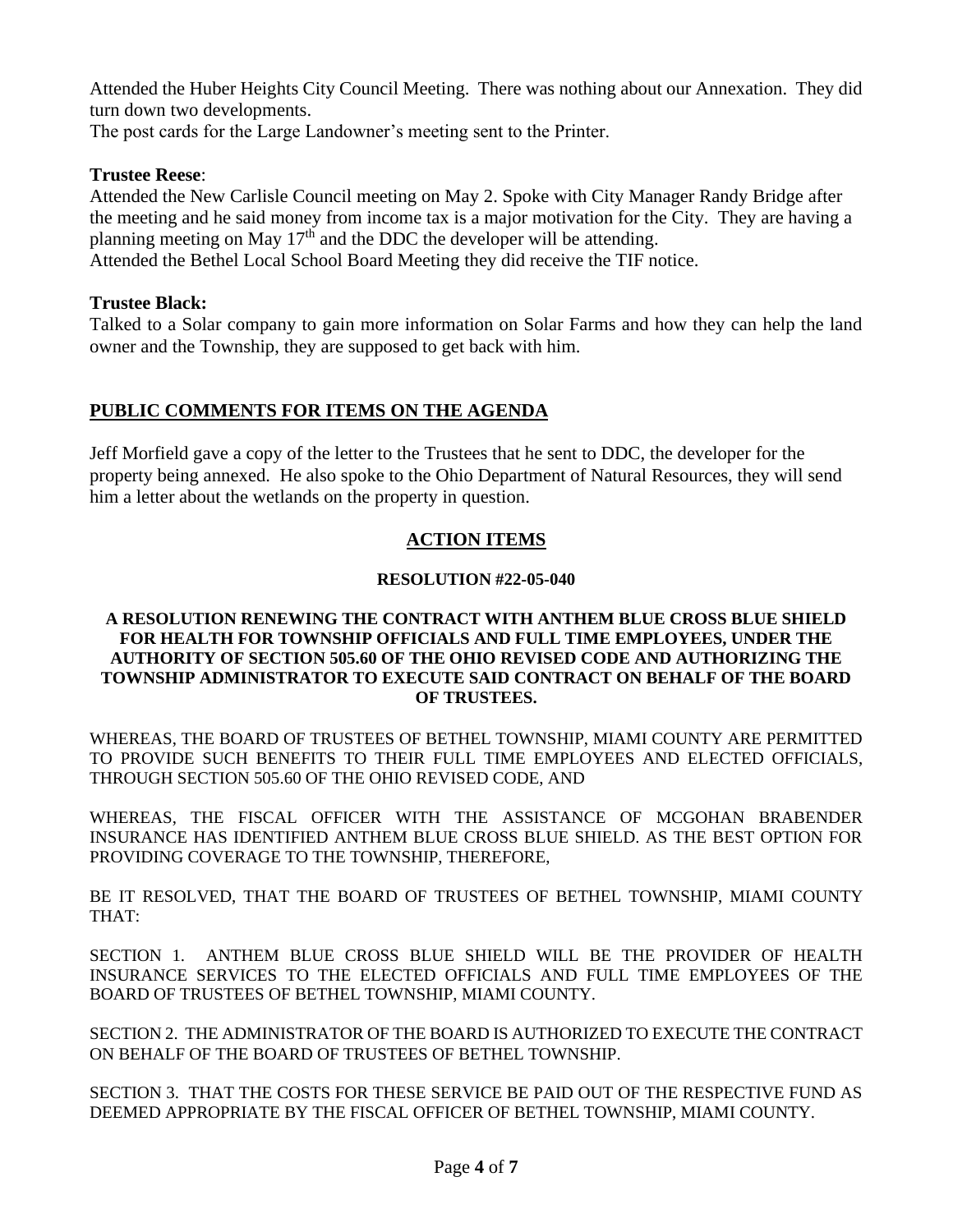SECTION 4. THAT EFFECTIVE JUNE 1, 2022 ALL BETHEL TOWNSHIP ELECTED OFFICIALS AND ELIGIBLE EMPLOYEES WILL BE COVERED UNDER THE ANTHEM BLUE CROSS BLUE SHIELD (SOCA MEWA HAS 3000) PLAN.

SECTION 5. THAT CONTRIBUTIONS TO COVERED TOWNSHIP ELECTED OFFICIALS AND FULL TIME EMPLOYEES HSA ACCOUNTS SHALL BE \$3,650 FOR A SINGLE PLAN AND \$7,300 FOR A FAMILY PLAN OR EMPLOYEE SPOUSE PLAN.

The motion was moved by Trustee: **Beth vanHaaren** And seconded by Trustee: **Julie Reese**

**VOTE:**

| <b>Trustee Beth vanHaaren</b> | <b>YES</b> |
|-------------------------------|------------|
| <b>Trustee Julie Reese</b>    | YES        |
| <b>Trustee Don Black</b>      | YES.       |

### **CERTIFICATE OF RECORDING OFFICER**

I, DEBORAH A. WATSON, HEREBY CERTIFY THAT THE FORGOING IS A TRUE AND CORRECT COPY OF RESOLUTION #22-04-038 ADOPTED BY THE BOARD OF TRUSTEES OF BETHEL TOWNSHIP, MIAMI COUNTY HELD ON THE 26<sup>th</sup> DAY OF APRIL 2022, AND THAT I AM DULY AUTHORIZED TO EXECUTE THIS CERTIFICATE

DEBORAH A. WATSON FISCAL OFFICER BETHEL TOWNSHIP, MIAMI COUNTY

\_\_\_\_\_\_\_\_\_\_\_\_\_\_\_\_\_\_\_\_\_\_\_\_\_\_\_\_\_\_\_\_\_

# **ANNOUNCEMENTS**

| May 13 |  |  | Joint Workshop Meeting with City of New Carlisle, Fire Station 6:30pm |
|--------|--|--|-----------------------------------------------------------------------|
|        |  |  |                                                                       |

- May 17 Trustee Workshop Meeting, Township Meeting Room, 9:00AM\*
- May 24 Trustee Regular Meeting, Township Meeting Room, 7:00 PM
- May 26 BZA Meeting 6:30pm/Zoning Commission 7:30pm
- May 30 Township Offices Closed in Observance of Memorial Day

#### **An \* indicates a meeting will be held only if needed.**

# **PUBLIC COMMENTS ON ANY TOPIC**

Resident Natalie Donahue asked the Trustees if the public comments would be allowed at the joint meeting with New Carlisle.

The Trustees responded with a yes.

She also asked Planning Director Mike Arnold if at the last planning meeting did they schedule another meeting to work on changes to the code.

Mike Arnold stated that not at this time, he was going to make the adjustments that were agreed upon at that meeting and they will look at the corrections at their June meeting and then the Trustees in July will then vote.

She asked Andy Ehrhart if there were any drainage issues this week with the storms.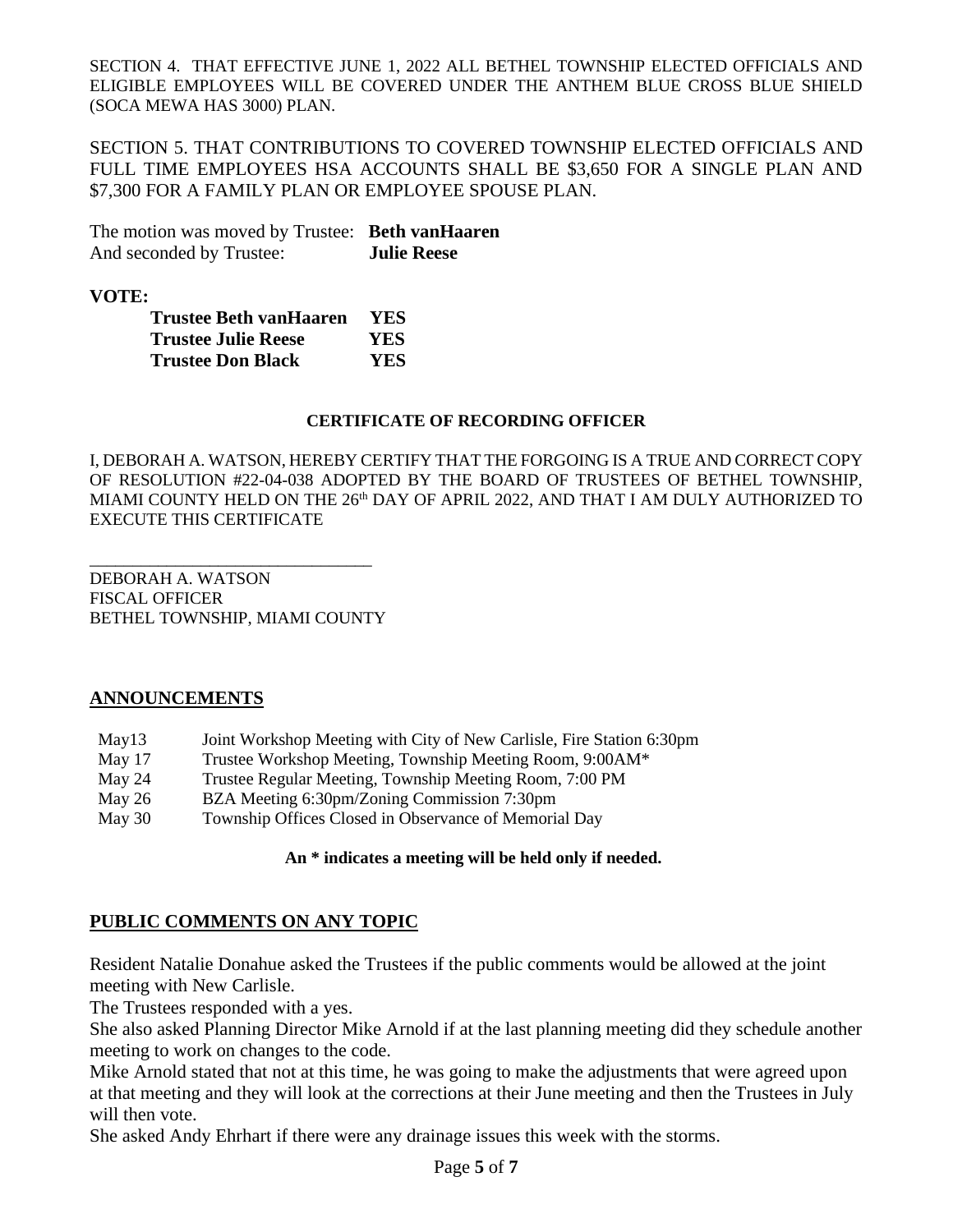# **RESOLUTION 22-04-041 A RESOLUTION TO RECORD ELECTRONIC PAYMENTS 304-346 AND THE WARRANTS 53379-53384**

BE IT RESOLVED, BY THE BOARD OF TRUSTEES OF BETHEL TOWNSHIP, MIAMI COUNTY THAT THE PAYMENT OF THE ELECTRONIC PAYMENTS FROM NO. 304-346 AND THE WARRANTS 53379-53384 BE RECORDED THROUGH THE REQUEST OF THE FISCAL OFFICER.

The motion was moved by Trustee: **Beth vanHaaren** And seconded by Trustee: **Julie Reese**

### **VOTE:**

| Trustee Beth vanHaaren     | <b>YES</b> |
|----------------------------|------------|
| <b>Trustee Julie Reese</b> | YES.       |
| <b>Trustee Don Black</b>   | YES.       |

# **PAYMENTS**

| <b>Number</b> | <b>Transactio</b> | Payee                       | <b>Total Warrant</b> |
|---------------|-------------------|-----------------------------|----------------------|
|               | n Date            |                             | <b>Amount</b>        |
| 304-2022      | 4/26/22           | <b>TYLER D ALLISS</b>       | \$768.54             |
| 305-2022      | 4/26/22           | MICHAEL ARNOLD JR           | \$458.28             |
| 306-2022      | 4/26/22           | <b>JAIMIE BAGWELL</b>       | \$489.00             |
| 307-2022      | 4/26/22           | <b>CYRUS N BROYLES</b>      | \$857.39             |
| 308-2022      | 4/26/22           | <b>BENJAMIN M CAHILL</b>    | \$496.54             |
| 309-2022      | 4/26/22           | <b>CASSANDRA CHANNELL</b>   | \$672.83             |
| 310-2022      | 4/26/22           | <b>JACOB DANIEL CLINE</b>   | \$1,515.52           |
| 311-2022      | 4/26/22           | <b>ALLAN DAVIS</b>          | \$582.89             |
| 312-2022      | 4/26/22           | <b>JAMES ANDREW EHRHART</b> | \$521.09             |
| 313-2022      | 4/26/22           | <b>AUSTIN HOFFMAN</b>       | \$609.64             |
| 314-2022      | 4/26/22           | <b>JASON JASPER</b>         | \$678.53             |
| 315-2022      | 4/26/22           | <b>GERALD E LEACH</b>       | \$1,287.90           |
| 316-2022      | 4/26/22           | WILLIAM P MANNHEIM          | \$993.76             |
| 317-2022      | 4/26/22           | <b>BRIAN D MCKELLAR</b>     | \$97.88              |
| 318-2022      | 4/26/22           | <b>STACEY L MCKENZIE</b>    | \$538.69             |
| 319-2022      | 4/26/22           | <b>JAROD M REILLY</b>       | \$576.43             |
| 320-2022      | 4/26/22           | <b>AMIER SALAH</b>          | \$596.48             |
| 321-2022      | 4/26/22           | <b>JOSHUA SCHIEBREL</b>     | \$584.47             |
| 322-2022      | 4/26/22           | <b>CHRISTOPHER M SCOTT</b>  | \$1,121.38           |
| 323-2022      | 4/26/22           | <b>JAMES R SEBASTIAN</b>    | \$257.52             |